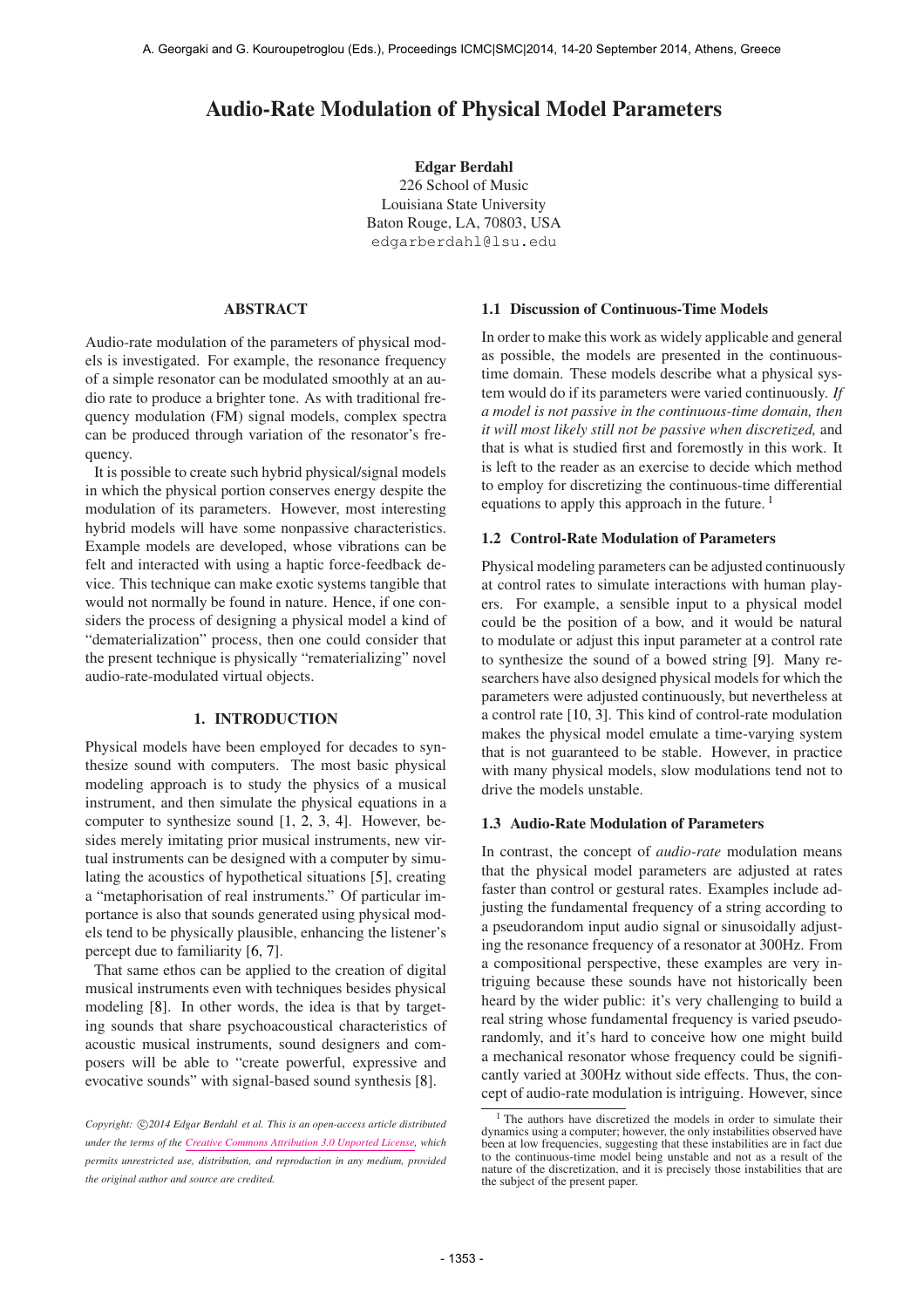the modulations generally happen at fast speeds, audio-rate modulations are less likely to be stable (except for a specific class of passive models identified below in Sections 2.1-2.2). Therefore, when making music using audio-rate modulation of physical model parameters, care needs to generally be taken to avoid choosing unstable settings.

# 1.4 Tangibility

A further advantage of this approach is that it can make signal-based algorithms tangible with a force-feedback haptic device, since physical models are arguably the best way to program haptic devices [4]. The physical model allows a way for a user to interact with a signal-based algorithm as rendered by the physical model.

Alexandros Kontogeorgakopoulos et al. have completed related prior pioneering work in making signal-based algorithms tangible by way of *haptic audio effects* [11, 12]. In this work, a musical audio or speech signal is fed into a physical model as an input to be processed by the physical model. Kontogeorgakopoulos has derived ways of employing physical models to produce similar psychoacoustical effects as certain signal-based audio effects algorithms, thereby making the effects tangible [13]. The present work differs in that the application is not signal processing of an input musical audio or speech signal but rather direct sound synthesis.

# 2. PASSIVE MODELS

### 2.1 Passivity

If physical model parameters are modulated in a passive way, then energy cannot be created by the model or its modulation. Consequently, subject to assumptions about the haptic hardware and software implementation, the net system will be stable [4]. Although stability is not necessarily a requirement for musical applications, it can be convenient if a system does allow for implementations that are guaranteed stable. For this reason, we introduce continuoustime models that are guaranteed to be stable in the following section.

# 2.2 Modulation of Losses

As a mechanical musical instrument is struck, plucked, bowed, etc., energy is imbued into it. It will continue to vibrate until *losses* remove this energy, eventually allowing the instrument to essentially come to rest. There are many sources of loss, including friction and damping, that cause the energy of vibration to be converted into heat, etc. When such losses are incorporated into a continuoustime physical model, then any terms providing such pure losses can be modulated in real time without destabilizing the model, as long as the model does not incorporate any external sources of energy and as long as the loss parameters do not change sign. The reason for this is that pure losses instantaneously dissipate energy; therefore, increasing or decreasing the (positive) loss coefficients should not be able to destabilize a (passive physical) system that is initialized with only a finite amount of energy [14].

Consider a network of interconnected masses and springs, for which the springs incorporate some linear damping loss. If the coefficient describing this damping is suddenly reduced to zero, resulting in an ideal spring, then this cannot destabilize the system since it does not contain any external sources of energy and is initialized with only a finite amount of energy. Conversely, if the coefficient describing this damping is suddenly increased, then it, because it implements a loss, will either decrease the time before the system eventually comes to rest, or under some circumstances it will cause no change in the energy decay time (e.g. if this energy is not accessible to the loss).

# *2.2.1 Example: Modulation of Damping in a 1DOF Mechanical Resonator*

A mechanical resonator can be formed by connecting a mass m to ground via a spring  $(k, R)$  as depicted in Figure 1. If the mass is displaced, then it will tend to oscillate with respect to ground. To facilitate connection to a haptic device, the model also incorporates a plectrum, which provides for haptic interaction with the resonator (see Figure 1).



Figure 1. A resonator is formed by a mass  $m$  connected to ground via a spring  $(k, R)$ . A human can pluck this resonator by way of a virtual plectrum and haptic device.

This approach was first tested using a single resonator, but the results were extended to a more complex model in order to obtain a more interesting sound. The model was a perhaps oversimplified, but nonetheless intriguing, modal model of four gamelan bars. The model did not incorporate beating or any significant amplitude modulation. The damping loss  $R(t)$  for the gamelan bars was then configured to turn on and off at frequencies close to 4 Hz. In other words, the damping parameter  $R(t)$  was switched back and forth between  $0.3 \text{ N/(m/s)}$  and almost no damping (i.e. close to  $0 \text{ N/(m/s)}$ ), as demonstrated in the example sounds files:

- *GamelanPassiveDampMod.wav* and
- *GamelanPassiveDampMod2.wav*.

The result was a gamelan-like sound and elementary haptic interaction, for which the sound evidenced noticeable amplitude modulation at frequencies close to 4 Hz. The waveform for one strike on one of the gamelan bars is shown in Figure 2.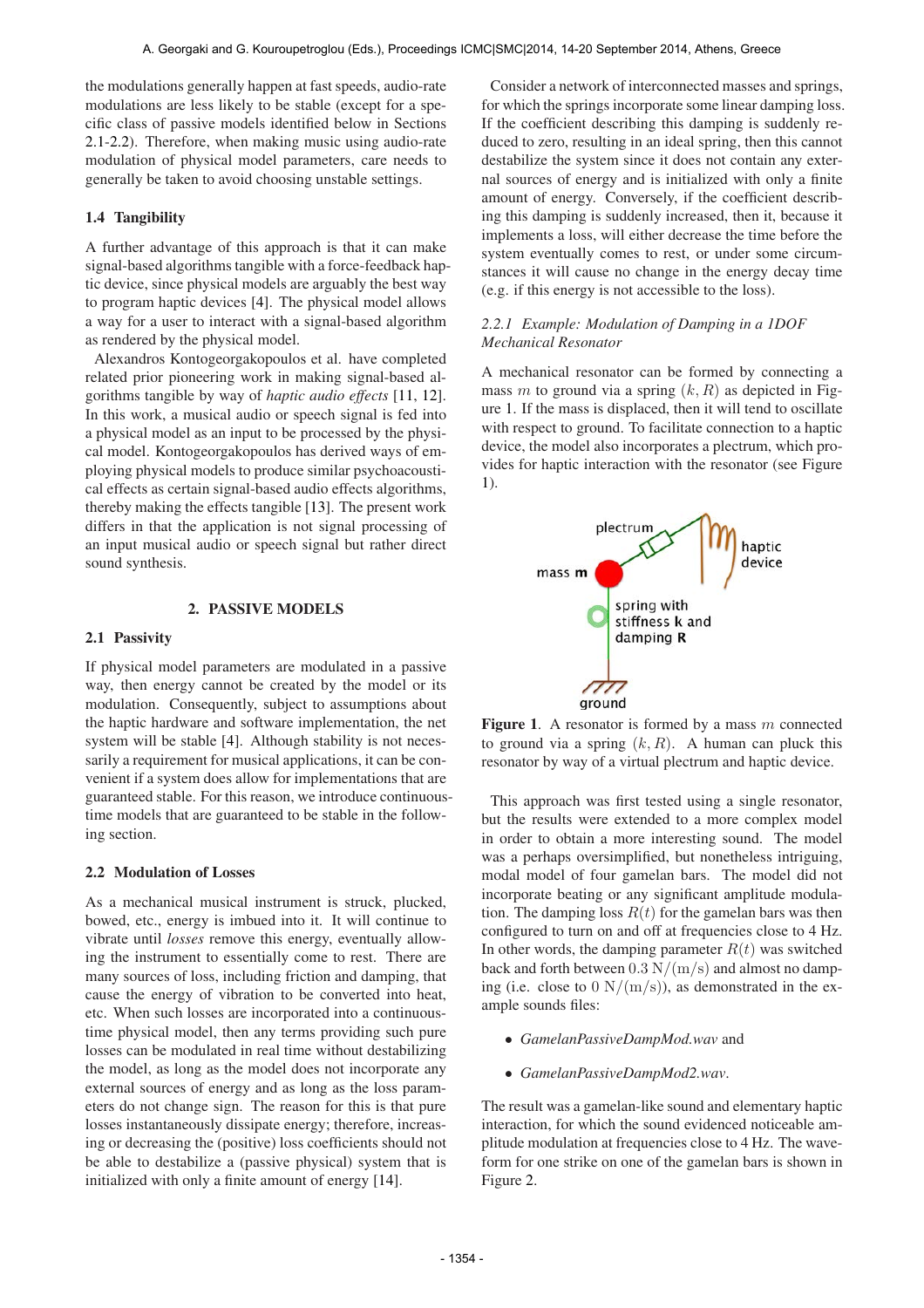

Figure 2. Displacement of a virtual gamelan bar when plucked via a haptic device and subjected to passive damping modulation.

Further passive models can similarly be created by simply modulating pure losses such as damping in other models. However, some limitations in this technique can be observed. Its effect on the sound is limited by its passivity as soon as the increased damping affects the sound, it also removes energy from the physical model, thereby bringing the model closer to rest. Therefore, in general when long decay times are desired, passive damping modulation is *not* an effective approach for employing external signals to modulate the sound of physical models, unless an additional energy source is provided that can sustain the virtual vibrations.

#### 2.3 Nonpassive Damping Modulation

The approach from the previous section can be extended by allowing the modulating signal to make damping parameters become negative as well as positive. A "negative damper" is dangerous as it creates energy locally in a model and can destabilize the model; however, in some situations, it can be balanced by a sufficient amount of positive damping at a later time. In making the example sound *GamelanNonpassiveStrongRM.wav*, the damping parameter  $R(t)$  was switched back and forth between  $-5.64$  N/(m/s) and 6.36 N/(m/s) at 60 Hz. Therefore, on average the damping parameter was positive. The result was a somewhat Gamelan-like tone with a significantly long decay time but featuring a rapid amplitude modulation at 60 Hz. The sound could be described as a kind of ring modulation of the Gamelan sound. Such a model with large negative damping values could go unstable depending on the precise contents of the model; however, we found the model to be stable when connected to a plectrum and haptic device as depicted in Figure 1. The reader is encouraged to try out the same demonstration patch *GamelanDampingMod˜.maxpat* to explore the dynamic behaviors discussed in Section 2.

#### 3. NONPASSIVE MODELS

Most approaches for modulating the parameters of a physical model will result in nonpassive behavior, which may or may not be problematic for a specific application. In this section, some approaches are described using example models that provide useful results.

# 3.1 Audio-Rate Modulation of the Resonance Frequency of a Mechanical Resonator

While the elemental haptic interaction with the resonator shown in Figure 1 is intriguing, the sound is perhaps a bit bare. It sounds like a transient followed by an exponentially decaying sinusoid. Therefore, it is interesting to consider modulating the parameters of the resonator. In Section 2, modulating the damping was already considered; therefore, here we consider modulating the resonance frequency  $f_0(t)$  of the resonator instead. One way to implement this is to allow the stiffness  $k(t)$  and mass  $m(t)$  of the resonator to be modulated, as indicated by the thin red arrows in Figure 3, while the damping parameter  $R$  is held constant. For this work, the resonator is implemented using a phasor approach with equivalent mass  $m(t)$  as described further in Appendix A [15, 16].



Figure 3. Modulating the stiffness  $k(t)$  and mass  $m(t)$  of a mechanical resonator model to change its frequency.

#### 3.2 Sinusoidal Frequency Modulation

To make the timbre more rich, the resonance frequency  $f_0(t)$  can be varied sinusoidally [17].<sup>2</sup> The "Simple FM" synthesis program suggests employing the following equation to determine the frequency  $f_0(t)$  of the resonator [3]:

$$
f_0(t) = f_c \cdot \left(1 + d\sin(2\pi f_m t)\right),\tag{1}
$$

where  $f_c$  is the carrier frequency,  $f_m$  is the modulation frequency, and  $d$  is the frequency deviation  $d$ .

The reader can hear the effect of the sinusoidal frequency modulation by comparing the sound files *resonator.wav* with *resonator-SFM.wav*. The frequency of the unmodulated resonator (i.e.  $f_c$ ) is tuned to MIDI note 52 (*E3* at 164.8Hz), and the magnitude response for a window near the beginning of the plucked resonator sound is shown in thick blue in Figure 4. For the frequency-modulated waveform *resonator-SFM.wav*, the tone is much brighter due to  $d = 0.95$  and  $f_m = 4.03 f_c$ . Because  $f_m/f_c$  is not tuned precisely to an integer, some beating is audible; however, because the modulation frequency is tuned almost harmonically, partials nearly corresponding to an (odd) harmonic

<sup>2</sup> Alexandros Kontogeorgakopoulos has explored a similar technique. Instead of implementing a model that gives precisely the same output as the FM synthesis algorithm, he has designed a series of physical models, whose fundamental frequencies vary over time due to various simulated physical influences [18].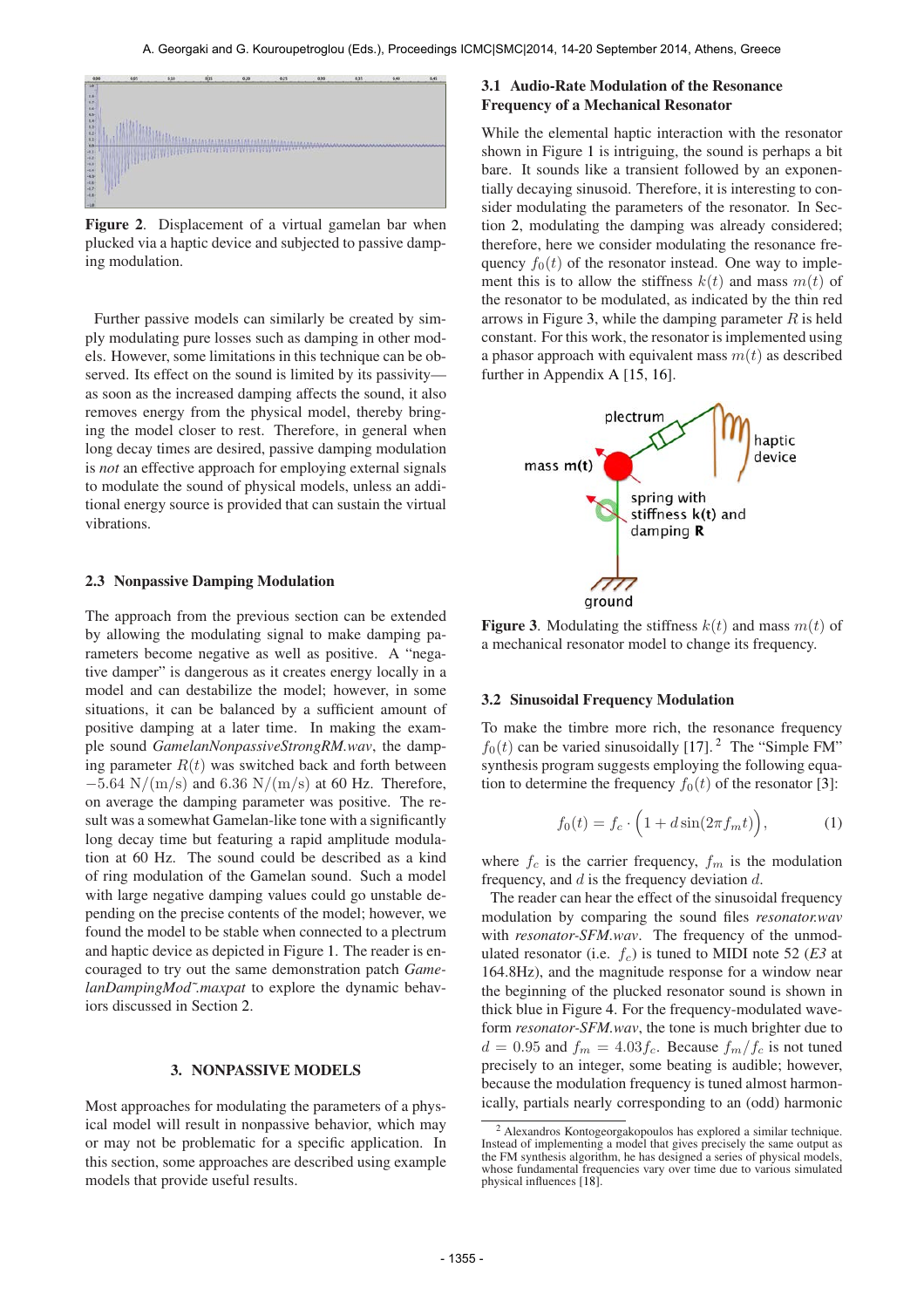series can be clearly observed in Figure 4 in thin red. Consequently, the timbre is brighter with sinusoidal frequency modulation.



Figure 4. Magnitude response of a simple plucked resonator (e.g.  $d = 0$  in thick blue) overlaid over a frequencymodulated plucked resonator (e.g.  $d = 0.95$  and  $f_m =$  $4.03f_c$  in thin red). Note that the energy near OHz comes as a result of the model's excitation via a virtual plectrum.

Although this model was not always passive, it is still musically useful. When the oscillator is *not* in contact with the plectrum (see Figure 4), the model is passive and sounds like an exponentially decaying FM synthesizer. In contrast, when the oscillator *is* in contact with the plectrum, the energy in the oscillator tends to slowly grow gradually, at a rate proportional to how hard the user is pressing into the oscillator (see Figure 10). This interaction is intriguing and musically useful.

#### 3.3 Random Frequency Modulation

In contrast with sinusoidal modulation, the frequency of the resonator can alternatively be *randomly* modulated. The *rand˜* object in Max is useful for this purpose. *rand˜* outputs a noise signal that is bandlimited at frequency  $f_B$ . It does so by linearly interpolating its output between -1 and 1. Consequently, by introducing *rand˜* using the same scaling constant  $d$ , it becomes possible to modulate the frequency of the resonator randomly. If it is desired to prevent the resonance frequency from becoming smaller than some  $f_{min}$ , then the following equation can be employed to determine  $f_0(t)$ :

$$
f_0(t) = \max\left( \left| f_c \cdot \left( 1 + d \cdot rand^*(f_B) \right) \right|, f_{min} \right), \quad (2)
$$

for which  $f_{min}$  may be set to a value such as 20Hz to prevent subsonic sound.

If  $f_B$  is set to a low bandwidth such as  $f_B = 5Hz$ , and if  $d \approx 0.1$  or similar, the resonance frequency will sound as if it is slowly wandering. This has an intriguing sonic character and can be performed expressively using a haptic device. The changes in resonance frequency can be felt, particularly when the resonance frequency is either becoming relatively low or is ceasing to be relatively low. Conversely, if  $f_B$  is set much higher, such as on the order of 500Hz, then the resonator will assume a more noise-like character. The model *pluck a resonator˜.maxpat* included

with this paper can be used to experiment with the techniques from both this section and Section 3.2.

### 3.4 Plucked Strings

The same approaches outlined for resonators can also be applied to vibrating strings. Consider the simple plucked string model depicted in Figure 5. It can be adapted for real-time control of the fundamental frequency by adding a virtual slide bar as shown in Figure 6, for which the string is assumed to be arbitrarily long yet still tensioned appropriately. The position of the slide bar determines the point



Figure 5. Simple plucked string model.

at which the leftward-going wave is reflected back toward the right, hence setting the fundamental frequency of the portion of string that the listener hears (see Figure 6). The Max patch *pluck\_a\_string~maxpat* included with this paper allows one to experiment with sinusoidal, sawtooth, and random frequency modulation of vibrating strings.



Figure 6. Arbitrarily long plucked string with slide bar for changing pitch.

#### *3.4.1 Sinusoidal Frequency Modulation of Strings*

Sinusoidal frequency modulation tends to make the string sound brighter, similarly to the case in Section 3.2.<sup>3</sup>

### *3.4.2 Sawtooth Frequency Modulation of Strings*

Sawtooth frequency modulation with sufficiently large  $f_m$ is similar but has a more grainy character due to the transients in the sawtooth signal. In contrast, at such slow modulation frequencies (e.g.  $f_m < 2Hz$  and similar), the sound is quite different. The instruments do not sound so much like strings anymore. Their pitch variations are almost dizzying, and the transient at the end of each sawtooth cycle has a perceptually similar outcome to re-energizing the strings over and over. Illustrative examples can be heard in the file *SawtoothStrings.mov*, which further demonstrates the advantage of locking the phases of multiple sawtooth waveform generators together in the case of multiple strings simultaneously.

<sup>&</sup>lt;sup>3</sup> For this model, the fundamental frequency of the string cannot be set negative so an absolute value function (or similar) must be incorporated  $\overline{\text{into}}$  (1).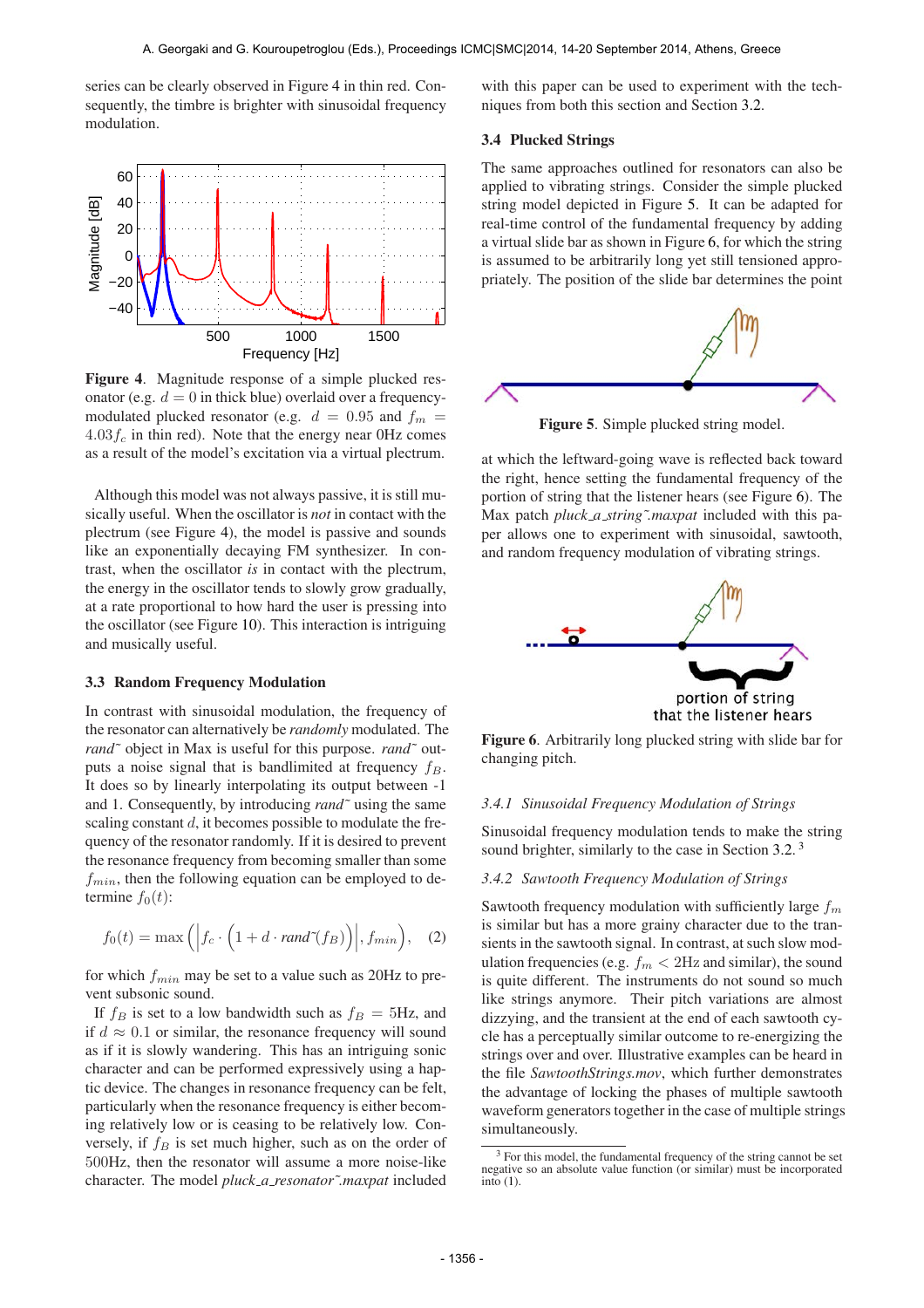#### *3.4.3 Random Frequency Modulation of Strings*

The effect of random fundamental frequency modulation on the initial response of a plucked virtual string with  $f_c$  = 36.7Hz (MIDI note 26, i.e. *D2*) is represented in Figure 7. The unmodulated case with  $d = 0$  is shown in thick blue, and the modulated case with  $d = 0.15$  and  $f_B = 6000$ Hz is shown in thin red (see Figure 7). Because  $f_B$  is set so large, the spectrum of the randomly modulated string is quite broadband, although clearly some of the lowest harmonics are still distinguishable above the noise-like sound (see the lowest seven or eight harmonics of the thin red spectrum in Figure 7). Readers may wish to listen to closely related sound examples in the included file *string ex MIDI 25.wav* or the video *RandomStrings.mov*.

# *3.4.4 Rhythm Generation using very low Fundamental Frequencies*

One interesting usage of strings tuned to very low fundamental frequencies (e.g. 0.4Hz, 1Hz, etc.) is that they can be employed to generate rhythms. However, such rhythms can be performed using higher pitches by first initializing the strings at typical audio pitches. For example, if the strings are tuned to a chord, plucked, and then immediately dropped to very low fundamental frequencies, the audio content in the strings will slowly bounce back and forth creating rhythms with the tonal content originally stored in the strings. This can be observed in the sounds *subsonicfreq-4strings.wav* and *subsonic-freq-1string.wav*, the first part of which is shown in Figure 8. This example demonstrates how physical modeling can be employed to synthesize sounds that would be very difficult to create in the real world even using (modified) acoustic musical instruments in a scientific laboratory.



**Figure 8.** String that was plucked at  $t=0$  sec when tuned to a note with a typical "audible" fundamental frequency, which was then dropped to about 0.4Hz starting at time  $t=1.7$  sec.

# 4. MUSIC COMPOSITION *TRANSMOGRIFIED STRINGS*

The above methods have been applied to vibrating strings in the creation of the music composition *Transmogrified Strings*. For the composition, eight force-feedback sliders are controlled from a laptop to provide interaction with virtual vibrating strings and to produce eight output channels of audio. The haptic device housing the eight forcefeedback sliders was custom made for performing the composition. The device consists of a clear, plastic acrylic box that houses four FireFader boards [19] (see Figure 9).

To emphasize the physical nature of the interaction, a video camera showing the view from Figure 9 is projected onto a large screen at the venue. The video delay should be as short as possible to promote coherence between the sound and the video.



Figure 9. Bank of four FireFader devices, including eight motorized faders total.

### 4.1 Philosophy

Haptic force-feedback devices can provide an exquisite tangible connection to software, but many questions still remain about how to program these devices. In music, another way of framing these questions is to ask, "How can haptic force-feedback devices best enable and support expressive new music performance?" *Transmogrified Strings* aims to help answer this question by investigating it in the context of plucked string sounds. For the composition, a series of virtual plucked string instruments have been designed, which have been made tangible (e.g. "rematerialized") via the FireFader haptic device.

### 4.2 Programme Notes

Oxford Dictionaries defines *transmogrify* as "transform, especially in a surprising or magical manner," which is the basic concept of *Transmogrified Strings.* It aims to surprise the listener with sounds that are both new yet uncannily familiar. In each section, virtual plucked string instruments are transformed via a specific kind of operation. For example, strings can be tuned as low as 0.5Hz or as high as the upper bounds of human hearing. The virtual strings retain their tangible character even as the sound changes drastically, and the feel of the instruments changes too, which in turn affects the performer's rematerialized interaction with the virtual strings. The composition is organized into various sections, each of which is preceded and punctuated by the strumming of a harp. As the strings are *transmogrified* differently in each section, they are specifically

- I. *solemnified* (typical plucked strings playing a solemn melody),
- II. *demystified* (the strings are enlightened),
- III. *vivified* (the strings are plucked while gradually increasing their pitches and then instantly reducing their pitches again),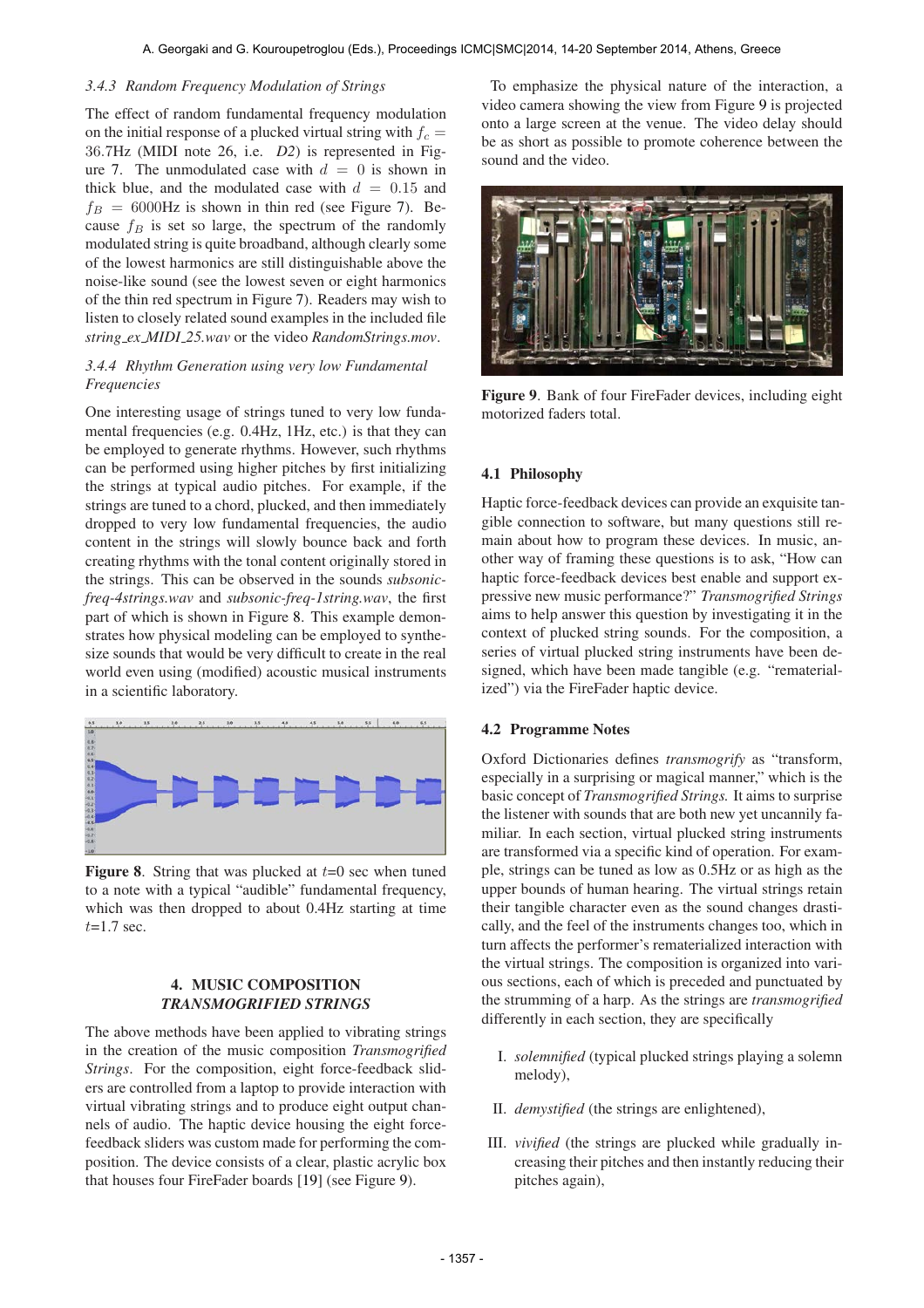

**Figure 7.** Magnitude response of a plucked string (e.g.  $d = 0$  in thick blue) overlaid on top of a randomly frequencymodulated plucked string (e.g.  $d = 0.15$  in thin red).

- IV. *solidified* (the string masses greatly increased, causing their pitches to become subsonically low to create rhythms), and finally
- V. *declassified* (a string is made to fall apart into individual, disconnected masses).

# 5. CONCLUSION

In this foray into the audio-rate modulation of physical models, it was decided to focus more on producing intriguing sounds and physical interactions rather than producing models which would be stable under all conditions. The reader is encouraged to download the audio samples, video samples, and Max patches associated with this paper for further evaluation of the models from a personal perspective.<sup>4</sup>

Several models for audio-rate modulation of the parameters of physical models were implemented and tested. In general, it was observed that slower audio-rate modulation, such as modulation with bandwidths less than 20Hz, were more likely to be stable than audio-rate modulation at faster rates. However, damping modulation was shown to be capable of implementing consistently passive models despite the audio-rate modulation, although the application of such models was limited to tones with shorter decay times.

Further models for audio-rate modulation, such as frequency modulation of physical models, were tested that were not guaranteed to be stable because they were nonpassive. However, they were still useful for many parameterizations. This includes frequency modulation of a resonator. The implementation discussed in the appendices was determined to be applicable over a wide range of parameters.

Subjectively, *sinusoidal* frequency modulation was useful for brightening the timbre of low-order models at low computational expense and creating new sounds. *Sawtooth* and *random* frequency modulation were also subjectively intriguing, paving the way for creating more new sounds of unusual character. Such methods were employed in creating the music composition *Transmogrified Strings* for eight haptic devices.

#### 5.1 Final Words on Tangibility

Overall the techniques described in this paper can make exotic systems tangible that would not normally be found in nature. Hence, if one considers the process of designing a physical model a "dematerializing" process, then one could consider that the present technique is "rematerializing" new kinds of audio-rate-modulated virtual objects. For example, a haptic interaction with an FM-modulated resonator (ref. Section 3.2) is depicted in Figure 10. While the plectrum is in contact (i.e. when the force in Figure 10 (bottom) is non-zero), the user can not only feel the vibrations of the resonator, but these vibrations are even strong enough to significantly modulate the position of the haptic device itself (see Figure 10, above in red) enabling a rich kind of bidirectional musical interaction—the user not only controls the physical model to produce intriguing sounds, but the model also exerts some control over the user. This interaction is the motivation for the development of the models in this paper.



Figure 10. Above: position of a frequency-modulated resonator (in blue) and a haptic device (in red), below: force between the frequency-modulated resonator and the haptic device as exerted by the plectrum.

# 6. REFERENCES

[1] C. Cadoz, A. Luciani, and J.-L. Florens, "Synthèse musicale par simulation des mécanismes instrumentaux," *Revue d'acouqistique*, vol. 59, pp. 279–292, 1981.

<sup>4</sup> [https://ccrma.stanford.edu/˜eberdahl/ARMPMPExamples.zip](https://ccrma.stanford.edu/~eberdahl/ARMPMPExamples.zip)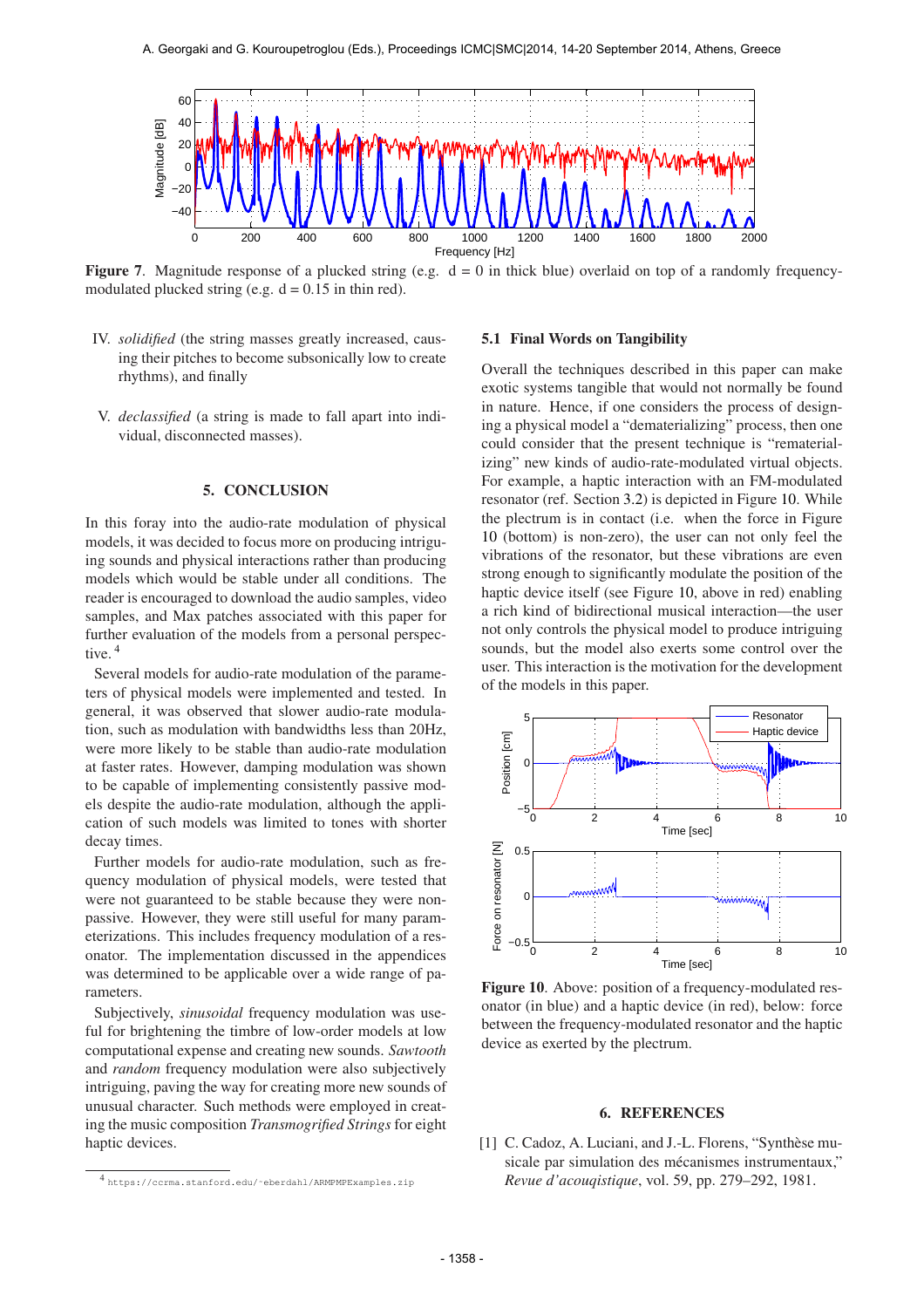- [2] J. Smith III, "Synthesis of bowed strings," in *Proceedings of the International Computer Music Conference*, Venice, Italy, 1982.
- [3] C. Roads, *The Computer Music Tutorial*. Cambridge, MA: MIT Press, February 1996.
- [4] E. Berdahl, J.-L. Florens, and C. Cadoz, "Using physical models is necessary to guarantee stable analog haptic feedback for any user and haptic device," in *Proceedings of the 8th Sound and Music Computing Conference*, Padua, Italy, July 6-9 2011.
- [5] N. Castagne and C. Cadoz, "Creating music by means of 'physical thinking': The musician oriented Genesis environment," in *Proc. 5th Internat'l Conference on Digital Audio Effects*, Hamburg, Germany, Sept. 2002, pp. 169–174.
- [6] N. Castagné and C. Cadoz, "A goals-based review of physical modeling," in *Proceedings of the International Computer Music Conference*, Barcelona, Spain, Sept. 5-9 2005.
- [7] I. Peretz, D. Gaudreau, and A.-M. Bonnel, "Exposure effects on music preference and recognition," *Memory and Cognition*, vol. 26, no. 5, pp. 884–902, 1998.
- [8] S. Beck, *Making Music with Csound*. Cambridge, MA, USA: MIT Press, January 2000, ch. Acoustic Viability: A Design Aesthetic for Synthetic Musical Instruments.
- [9] E. Maestre, M. Blaauw, J. Bonada, E. Guaus, and A. Perez, "Statistical modeling of bowing control applied to violin sound synthesis," *IEEE Transactions on Audio, Speech, and Language Processing*, vol. 18, no. 4, pp. 855–871, May 2010.
- [10] P. Cook and G. Scavone, "The synthesis toolkit (STK), version 2.1," in *Proc. Internat'l Computer Music Conf.*, Beijing, China, 1999.
- [11] A. Kontogeorgakopoulos and G. Kouroupetroglou, "Low cost force-feedback haptic interaction with haptic digital audio effects," in *Lecture Notes in Artificial Intelligence: Gesture and Sign Language in Human-Computer Interaction and Embodied Communication*, E. Efthimiou, G. Kouroupetroglou, and S.-E. Fotinea, Eds., vol. 7206. Springer Verlag, 2012, pp. 48–57.
- [12] ——, "Simple cases of low cost force-feedback haptic interaction with haptic digital audio effects," in *Proc. 9th International Gesture Workshop*, Athens, Greece, 2011.
- [13] A. Kontogeorgakopoulos and C. Cadoz, "Designing and synthesizing delay-based digital audio effects using the CORDIS-ANIMA physical modeling formalism," in *Proceedings of the Sound and Music Computing Conference*, Berlin, Germany, 2008.
- [14] S. Sastry, *Nonlinear Systems: Analysis, Stability, and Control*. Springer, New York, NY, 2004.
- [15] M. Mathews and J. Smith III, "Methods for synthesizing very high Q parametrically well behaved two pole filters," in *Proc. Stockholm Musical Acoustic Conference (SMAC)*, Stockholm, Sweden, August 6-9 2003.
- [16] E. Berdahl and J. Smith III, "An introduction to the Synth-A-Modeler compiler: Modular and open-source sound synthesis using physical models," in *Proceedings of the Linux Audio Conference*, Stanford, CA, USA, April 2012.
- [17] J. Chowning, "The synthesis of complex audio spectra by means of frequency modulation," *Journal of the Audio Engineering Society*, vol. 21, no. 7, pp. 526–534, September 1973.
- [18] A. Kontogeorgakopoulos, Ph.D. dissertation, Grenoble Institute of Technology, Grenoble, France, 2010.
- [19] E. Berdahl and A. Kontogeorgakopoulos, "The Fire-Fader: Simple, open-source, and reconfigurable haptic force feedback for musicians," *Computer Music Journal*, vol. 37, no. 1, pp. 23–34, Spring 2013.
- [20] J. Pierce and S. Van Duyne, "A passive nonlinear digital filter design which facilitates physics-based sound synthesis of highly nonlinear musical instruments," *Journal of the Acoustical Society of America*, vol. 101, no. 2, pp. 1120–1126, February 1997.

### A. IMPLEMENTATION OF AN INTERNALLY ENERGY-PRESERVING RESONATOR

For the purposes of shortening the following discussion, the resonator will be assumed to have zero internal damping.<sup>5</sup> Thus, the energy U stored internally in the spring and mass shown in Figure 1 can be written as the sum of the kinetic energy stored in the moving mass and the potential energy stored in the spring:

$$
U = \frac{1}{2}m\dot{x}^2 + \frac{1}{2}kx^2,
$$
 (3)

where x is the position of the mass,  $\dot{x}$  is the velocity of the mass,  $k$  is the stiffness of the spring, and  $m$  is the mass. Assuming that there is very little damping, the resonance frequency

$$
f_0 = \frac{1}{2\pi} \sqrt{\frac{k}{m}}.\tag{4}
$$

Thus, the resonance frequency can be adjusted by changing  $k$  and or  $m$ ; however, doing so also will generally affect the potential energy. That is detrimental to the stability—if the resonator is generating energy when it is being frequency modulated, then that energy can cause the vibrations of the resonator to suddenly become very large (i.e. too loud to be conveniently listened to) or this energy can spread to other parts of the model, in this case being imparted to the haptic device and potentially driving it unstable.

In prior work, it was observed that  $k$  could be changed without affecting the energy  $U$  if  $k$  was changed only when

<sup>5</sup> For the purposes of argumentation, the damping could in any case be implemented externally to the resonator.